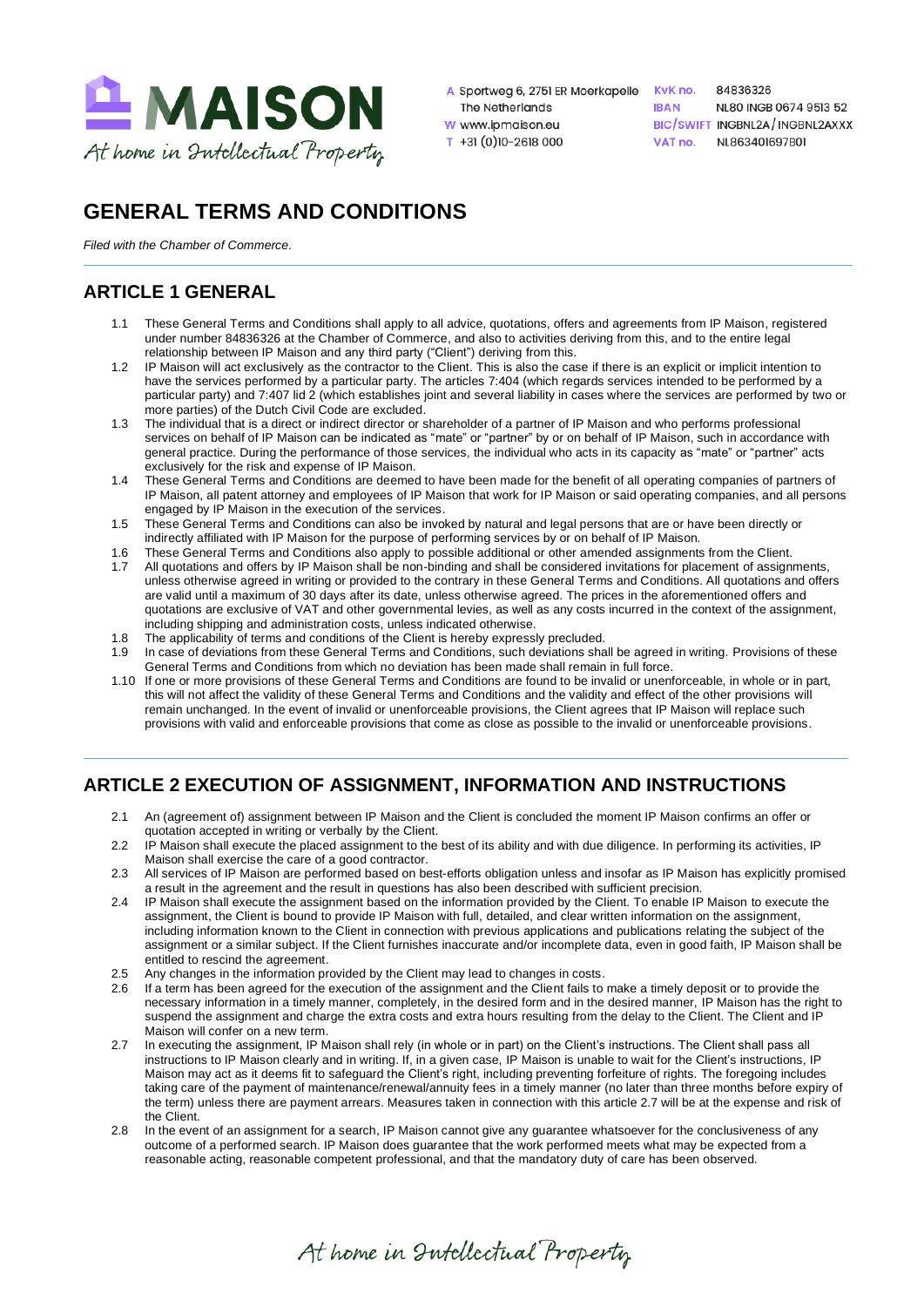

2/5

- 2.9 An assignment, including the necessary information and instructions to carry out the assignment, received on a working day after 14.00 CET, shall be considered by IP Maison to be received on the next working day.
- 2.10 If, despite IP Maison's request to do so, the Client does not give IP Maison the necessary instructions to carry out the assignment, or does not supply them promptly, or does not promptly ensure payment, necessary for this purpose, to IP Maison, IP Maison may unilaterally terminate the assignment.
- 2.11 The Client is bound to promptly notify IP Maison, clearly and in writing, of any changes in its address and other details impinging on its accessibility. If IP Maison is unable to contact the Client because the Client has not given IP Maison this information as described, IP Maison may unilaterally terminate the assignment.

### **ARTICLE 3 CONFIDENTIALITY**

- 3.1 IP Maison shall observe total confidentiality concerning any communication of a confidential nature made to IP Maison in the context of fulfilment of an assignment.
- 3.2 In performing its work, IP Maison communicates partly or even exclusively electronically (digitally). It cannot wholly be excluded that errors may occur in this mode of communication, or that the content of communication passed in this way may become known to third parties. IP Maison shall not be liable for any loss resulting from this mode of communication. The Client may request IP Maison not to communicate with it in this way.
- 3.3 The obligation of confidentiality does not apply between persons working for IP Maison or third parties engaged by IP Maison unless this could create a conflict of interest.

# **ARTICLE 4 THIRD-PARTY SERVICES**

- 4.1 By entering into an agreement with IP Maison, the Client shall grant IP Maison power of attorney to involve third parties, also including experts in the field of searches to be carried out, if IP Maison considers this desirable for the proper performance of the assignment placed with it. In involving such third parties, IP Maison will act as the Client's attorney. Such power shall specifically include authority to accept general terms and conditions of third parties on behalf of the Client.
- 4.2 IP Maison shall pass the costs of services performed by third parties on to the Client. In this regard, IP Maison shall act purely as a payment address. IP Maison shall pay on to third parties the portion of the amounts declared by IP Maison which is due to them. Unless the Client and IP Maison have expressly agreed otherwise in writing, payments to a third party, necessary for the assignment, shall only be carried out by IP Maison, after the sum has been paid by the Client into IP Maison's bank account. In the event of payments to a third party residing outside of the Netherlands, the sum must be paid by the Client into IP Maison's bank account not later than one week before payment is due.
- 4.3 When involving third parties on behalf of the Client, IP Maison shall always use due diligence and attention. IP Maison shall not be liable for loss deriving from failures of third parties, save culpable failure by IP Maison in the context of its involvement of such third parties. This shall not prejudice the effectiveness of Article 9 of these General Terms and Conditions.

# **ARTICLE 5 FEE AND EXPENSES**

- 5.1 The Client agrees, if applicable, with the list of rates sent by IP Maison with a quotation or offer and the fees, rates, costs and surcharges stated therein and with the reasonableness of these fees, rates, costs and surcharges, unless otherwise agreed in writing.
- 5.2 IP Maison's fee is exclusive of VAT and shall be based on IP Maison's standard tariffs, regardless of the result of the work done. In addition to its fee, IP Maison shall charge the Client the expenses which are not included in the IP Maison's tariffs, including, but not limited to, those of third parties involved, or to be involved, by IP Maison. IP Maison may add to the latter expenses its own administrative fee, as may be reasonable, having regard to all circumstances.
- 5.3 Cost estimates supplied by IP Maison to the Client shall serve purely as a non-binding guide, unless expressly stated otherwise in writing.
- 5.4 IP Maison is entitled to add any price rises in its expenses to the amount payable by the Client. If this happens within three (3) months of entering into the agreement, the Client shall be entitled to cancel the agreement, subject to settlement of the expenses made by IP Maison pursuant to the agreement. Any fluctuations in foreign exchange rates and changes to official fees shall also be treated as price rises in expenses but shall not entitle the Client to cancel the agreement.
- 5.5 IP Maison shall charge its fee, plus any expenses not included in its tariffs, to the Client by advance, interim and/or final invoices. IP Maison shall be free to choose whether to issue advance, interim and/or final invoices.
- 5.6 IP Maison may send monthly invoices for its fees, if necessary increased with prepayments and declarations of third parties involved, surcharges, and expenses.
- 5.7 All invoices shall be paid to IP Maison, without discount or set-off, within fourteen (14) days of the date of sending, unless agreed otherwise in writing. Surplus amounts shall be refunded to the Client on completion of the activities.
- 5.8 When IP Maison has sent an advance invoice, it wil only commence work in the context of the relevant assignment after the advance has been paid by the Client. If the advance has not been paid, at least not in time or in full, IP Maison is never liable for damage resulting from the non-execution of the assignment. Any advances paid will be settled with an invoice in the context of the assignment.
- 5.9 Each invoice or declaration shall be treated as a separate claim of IP Maison against the Client.

At home in Intellectual Property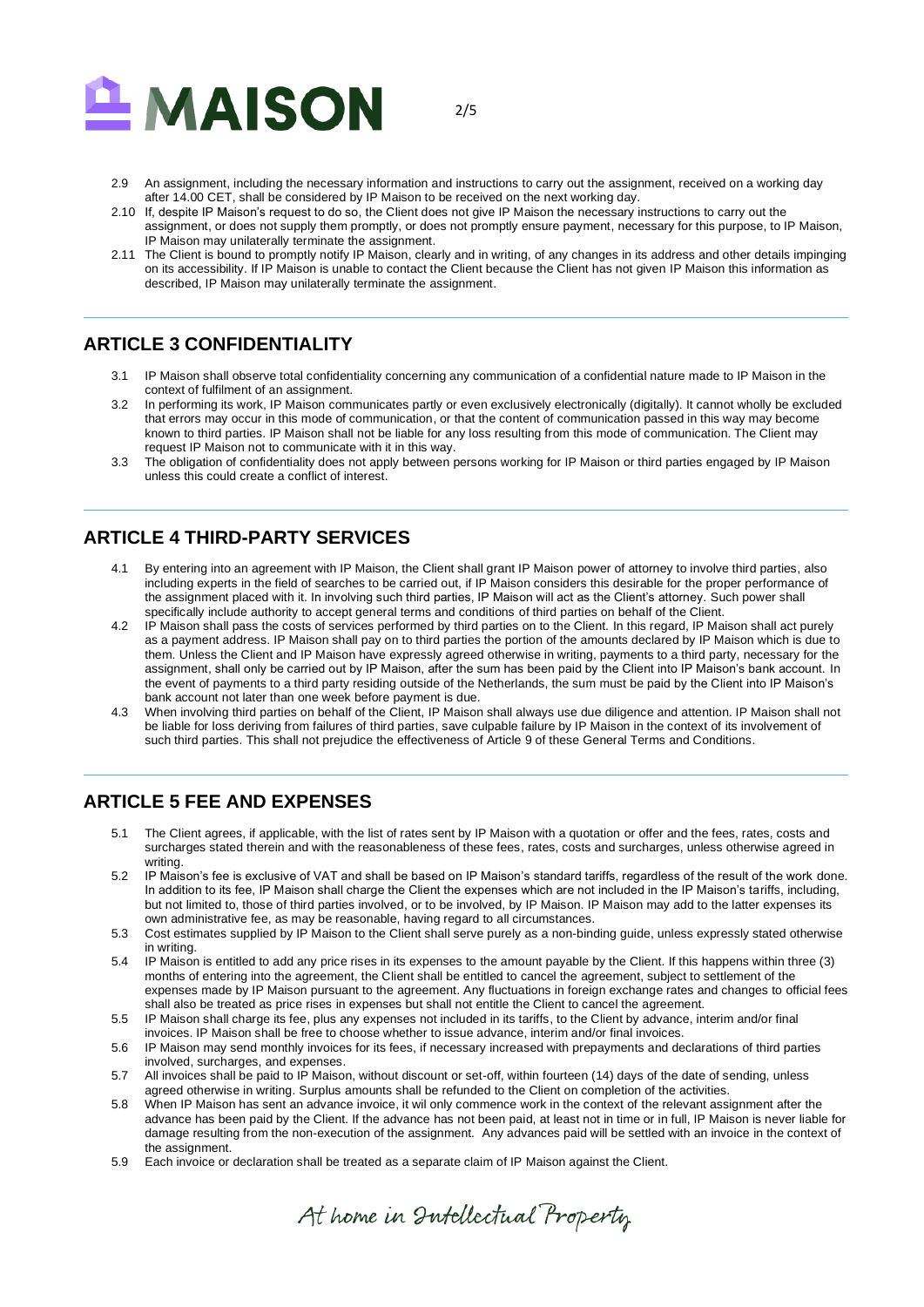

3/5

- 5.10 Any additional costs and extra hours incurred by IP Maison, as well as other damage on the part of IP Maison, due to the Client's failure to provide documents necessary for the performance of the agreement, or to provide them not in time or properly, will be at the expense and risk of the Client. Such costs are not considered to be price rises of expenses.
- 5.11 If IP Maison has performed work or other services at the request or with prior consent of the Client that fall outside the content or scope of the agreement, these activities or performances will be reimbursed by the Client in accordance with the agreed rates and, failing this, in accordance with the usual rates of IP Maison.
- 5.12 IP Maison may require that a separate written (agreement for) assignment is concluded for the additional work concerned.
- 5.13 The Client agrees to digital invoicing.

#### **ARTICLE 6 NON-PAYMENT**

- 6.1 If the Client fails to pay promptly, the Client shall owe the statutory commercial interest as per Civil Code Article 6:119a, without the need for warning of service of default notice. In addition, the Client shall owe all costs reasonably incurred by IP Maison in ascertaining loss and liability, and in obtaining satisfaction by extra-judicial means. The latter costs shall be reckoned at the rate of the Netherlands Bar Association. In case of late payment, IP Maison shall be entitled to suspend its work for the Client, with immediate effect.
- 6.2 In the event of a joint assignment, the Clients are jointly and severally liable for payment of the full invoice amount and the interest(s) and costs owed.

#### **ARTICLE 7 FORCE MAJEUR**

- 7.1 For the present purpose, force majeure shall mean any failure of performance not attributable to fault by, or for the account of, IP Maison. Force majeure shall in any case exist on IP Maison's side if, after entering into agreement, it is prevented from fulfilling its obligations under the agreement due to illness or other prevention of a person working for IP Maison. Provision of inaccurate data by the Client or failure by the Client to afford sufficient co-operation shall, in any case constitute force majeure.
- 7.2 In case of prevention of performance of the agreement due to force majeure, IP Maison shall be entitled to suspend fulfilment of its obligations for a maximum of thirty (30) days, or to cancel the agreement, in whole or in part, without judicial involvement. IP Maison shall not thereby become liable to pay any compensation.

#### **ARTICLE 8 SUSPENSION**

- 8.1 Disputes of any kind whatsoever shall never entitle the Client to refuse or suspend settlement of invoices.
- 8.2 If the Client considers IP Maison in breach of its obligations, it shall notify IP Maison accordingly in writing within eight (8) days of the reasonable time of detection by the Client of such breach by IP Maison. Unless such prompt written notice is given, the Client shall forfeit the right to invoke such breach.

#### **ARTICLE 9 LIABILITY**

- 9.1 IP Maison shall only be liable for damage attributable to it based on the close relationship to a culpable failure in the activities performed by IP Maison and as included in Article 4.3. IP Maison shall not be liable for any damage that is not directly related to a culpable failure on the part of IP Maison, including but not limited to lost sales, lost profits, missed opportunities, missed savings and reduced goodwill. The above does not apply in the event of intent or willful recklessness on the part of IP Maison. The burden of proof in respect of the liability of IP Maison shall rest with the Client.
- 9.2 The Client bears the (financial) risk of the correctness, completeness and reliability of the information provided to IP Maison, even if it originates from third parties. The Client indemnifies IP Maison against damage resulting from incorrect or incomplete information.
- 9.3 The Client and IP Maison are not liable to each other for damage that may result at one or each of them because of the use of electronic means of communication, except insofar the damage is the result of intent or gross negligence. The data extracts from IP Maison's computer systems serve as sufficient proof of (the content and date of) the electronic communication and invoicing sent until such time as proof of the contrary is provided by the recipient.
- 9.4 Any damage to be compensated by IP Maison shall be limited to a maximum of the sum due in the relevant case for IP Maison's professional and business liability insurance and paid out by the insurer.
- 9.5 If IP Maison's liability insurer does not pay out, IP Maison's liability is limited to a maximum of the invoice amount, at least that part of the invoice amount to which the liability relates, on the understanding that the liability is further limited to that part of the invoice amount relating exclusively to IP Maison's fee, on the understanding that liability is further limited to IP Maison's fee exclusively for work performed in the course of three consecutive months, on the understanding that liability is further limited up to three months prior to reporting the damage in question.

At home in Intellectual Property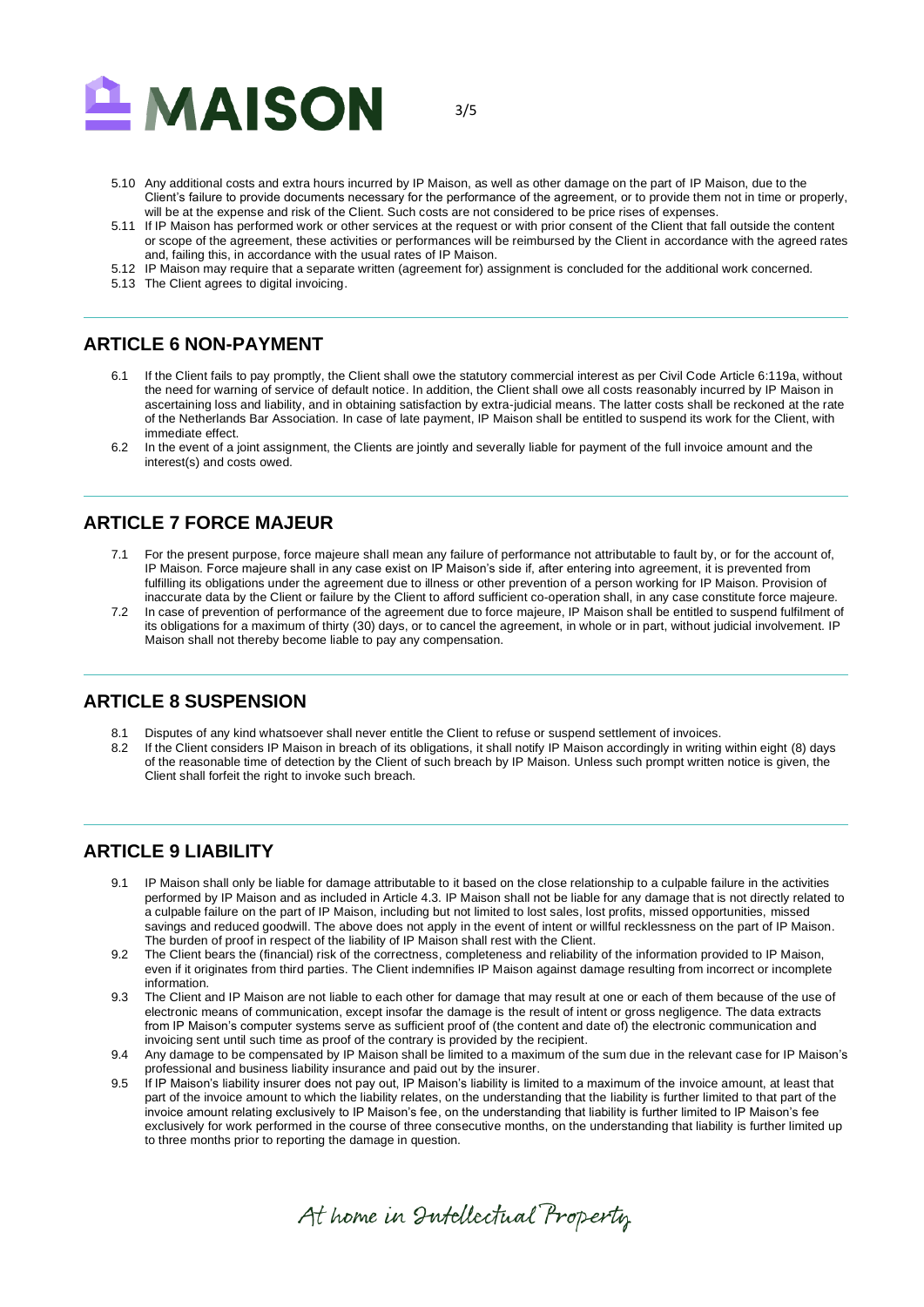

9.6 The Client cannot invoke a failure by IP Maison in the performance of its activities if the Client has failed to file its complaint with IP Maison within ten (10) days after such failure has become known or could have reasonably become known to it. The right to claim damages, as well as any other rights which accrue to the Client in connection with a failure on the part of IP Maison, will in any event expire after twelve (12) months from the date on which the event occurred that caused the damage.

4/5

- 9.7 IP Maison is never liable for damage resulting from advice given. Advice is always given based on the facts and circumstances known to IP Maison and in mutual consultation, whereby IP Maison always takes the Client's intention as a guideline and starting point.
- 9.8 The Client will indemnify IP Maison against all claims by third parties in connection with the activities performed by IP Maison for the Client, including any costs incurred by IP Maison within that context, unless these claims are the result of intent or willful recklessness on the part of IP Maison.
- 9.9 Any claim for damages against employees, patent attorneys, mates, partners, directors of partnership or other (legal) persons involved in the execution of the assignment on behalf of IP Maison is excluded. This is a third-party clause, which said persons can invoke at any time.
- 9.10 IP Maison shall not be liable for any damage related to the non-fulfilment by the Client of its obligations under Article 2.
- 9.11 Intent or willful recklessness within the meaning of these General Terms and Conditions will be exclusively regarded as an act whereby the party performing the act is (subjectively) aware that the possibility that this act will result in damage is substantially greater than the possibility that it will not result in damage.

### **ARTICLE 10 TERMINATION OF AGREEMENT**

- 10.1 The Client shall be entitled to terminate its agreement with IP Maison at any time. Termination shall not take effect before receipt by IP Maison of written notice of the Client. The Client is bound to pay the fee for work already done and costs already made at the time of termination. The Client shall also be bound, in such case, to meet the costs for handover of the file to IP **Maison**
- 10.2 If the Client fails to meet any obligation incumbent upon it under the agreement, or does not meet it duly or promptly, and in case of bankruptcy, stay of payments, placement in receivership or closure or winding up of the Client's business, IP Maison shall be entitled to cancel the agreement, in whole or in part, otherwise to end the agreement, or to suspend further performance thereof, without any liability to pay compensation and without prejudice to IP Maison's further rights. All IP Maison's claims against the Client shall, in such case, fall due immediately. The Client is liable for any loss incurred by IP Maison in this respect, including loss of profit.
- 10.3 Termination of the agreement by IP Maison is also possible if it considers that there has been a breach of trust with the Client, or that there is a conflict of interest, or a conflict of interest may arise with an assignment from another client. A conflict of interest is assumed not to exist when the activities for one of the clients consist solely of or are related to the translation of a European patent granted in the Netherlands and/or Belgium.

# **ARTICLE 11 PERSONAL DATA**

- 11.1 IP Maison processes personal data of the Client in the context of the execution of the assignment(s) provided by the Client. By issuing the assignment, the Client grants permission for the processing of personal data and the engagement of third parties if necessary for the execution of the assignment(s).
- 11.2 The Client shall observe the principle of data minimization when providing the assignment and subsequent documents. The Client will not make more personal data available than is necessary for the execution of the assignment. IP Maison will inform the Client in good time of the personal data it needs.
- 11.3 In the context of the execution of the assignment, the personal data received from the Client will be provided to third parties insofar as necessary. This includes in any case the national and supranational patent authorities and foreign patent attorneys engaged by IP Maison.
- 11.4 The Client declares to be aware of and hereby gives explicit written permission that both the management of (possible) digital access of the Client to case files and the storage of IP Maison case files in general are outsourced to selected processors. These processors guarantee the security of personal data with due observance of appropriate technical and organizational security measures.
- 11.5 IP Maison is, however, not liable for a violation of the obligations referred to in this article if it can demonstrate that the violation of the GDPR could not reasonably have been prevented and/or the violation was caused by shortcomings on the part of the Client.
- 11.6 The Client declares to be aware of and hereby gives explicit written permission that the nature of the work may entail that IP Maison must provide data based on (patent) legislation to third parties, including government authorities, and that (part of) this information can be published, for example through the publication of patents or applications. This data concerns in any case data with which the applicant can be traced and – unless the right to mention is explicitly waived – name and address details of the inventor.
- 11.7 By placing the assignment, the Client declares to be aware of and agrees to the External Privacy Statement of IP Maison. If the assignment includes the (possible) realization of foreign patent protection, the Client hereby gives explicit written permission to share the necessary personal data with third parties such as foreign partners or government authorities as referred to in Article 5.2 of the IP Maison External Privacy Statement.

At home in Intellectual Property